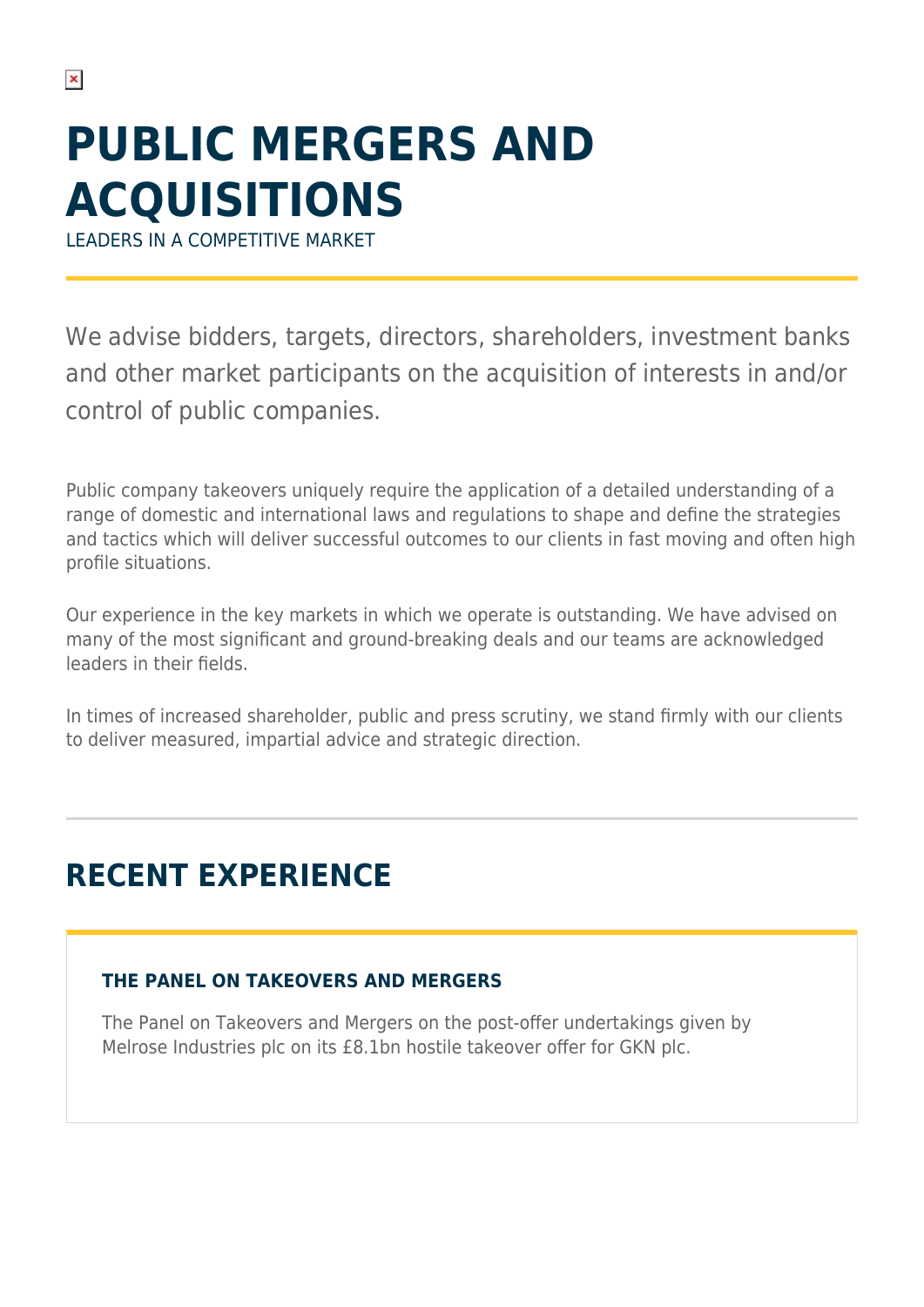#### **LONMIN PLC**

Advising on its recommended takeover off by Sibanye Gold Limited

#### **FAIRFAX**

Advising on indicative proposals received from a TPG-led consortium and separately, Hellman & Friedman and regarding its spinoff of Domain, valued at A\$2.1b

#### **YANCOAL**

Advising its acquisition of Coal & Allied, including advising on the bidding competition with Glencore ahead of Rio Tinto's shareholder vote, the acquisition of Mitsubishi's 32.4% interest in the HVO Joint Venture for US\$710 million (and associated call option to acquire Mitsubishi's 28.9% interest in the Warkworth mine), and the 51% (Yancoal) / 49% (Glencore) joint venture at HVO.

#### **TABCORP**

Advising in relation to the successful combination with Tatts Group Ltd, the largest public company transaction completed in Australia in 2017

#### **ALINTA ENERGY**

Advising on its sale to Chow Tai Fook Enterprises